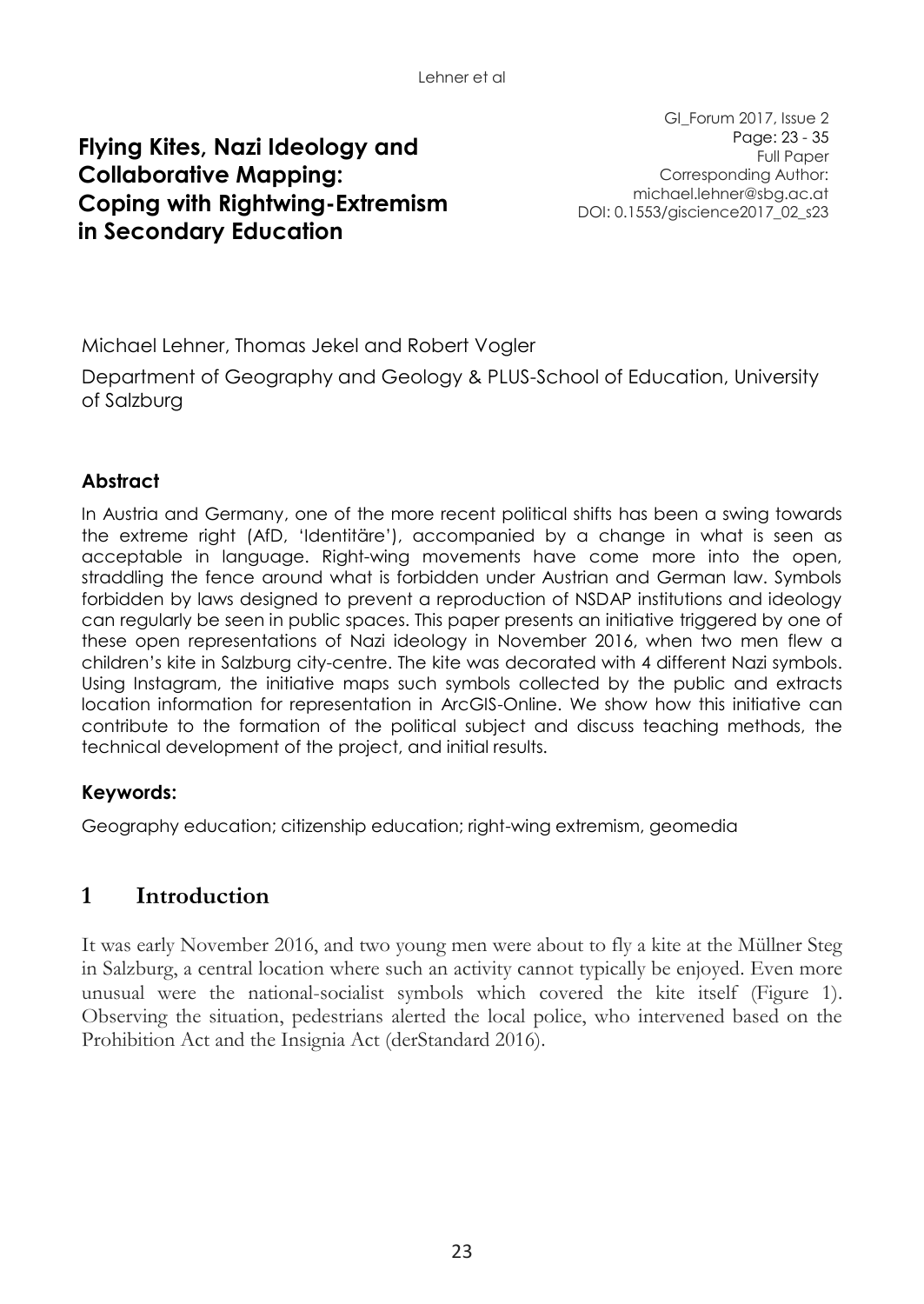

**Figure 1**: Kite with national-socialist symbols from 4.11.2017. Source: Landespolizeidirektion Salzburg

This display was the catalyst for the initiative '#notmysymbol' against such right-wing symbols and expressions of extreme ideology in public spaces. The initiative, launched by the authors and presented here, intends not only to engage with countering right-wing extremism but also to contribute to the formation of the political subject through a collaborative mapping approach.

During the initial stages of the project we faced several questions, which can be divided into two topic areas. The first questions related to pedagogics of geography: how to effectively raise public awareness of a right-wing extremist production of space, and how we might teach and apply critical spatial thinking in relation to civic engagement. The second topic area referred to technical approaches, including how to collaboratively acquire data and how to visualize it using Geographic Information Systems (GIS).

Here, we present our answers to these questions and our initial results, and offer thoughts on possibilities for further research to expand our initiative. As a basis for this, we start with a discussion of the theoretical framework while highlighting concepts of right-wing extremism and the (regional) legal context.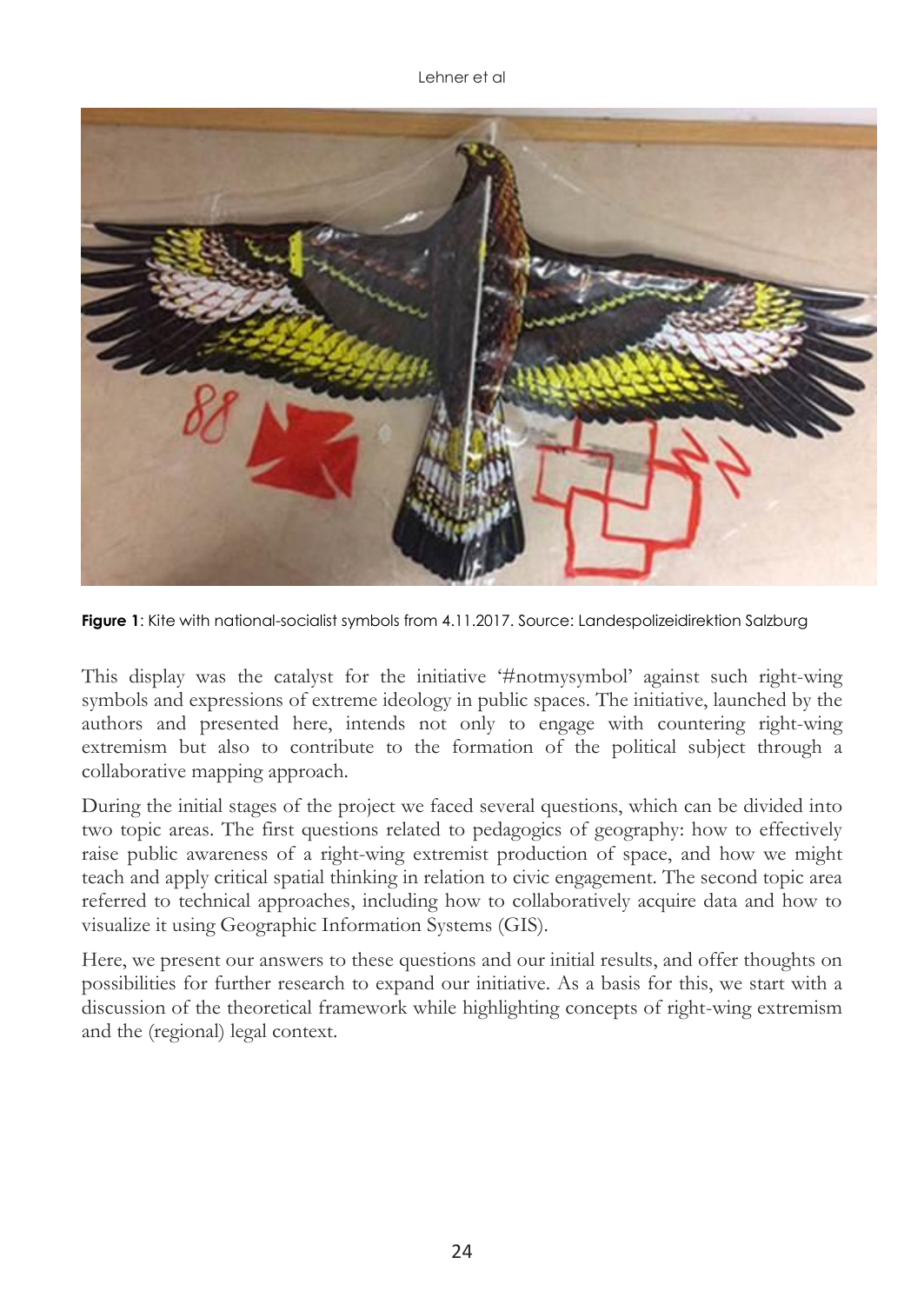## **2 Right-Wing Extremism: Concepts, Controversies and Perspectives**

The subject of right-wing extremism, as well as garnering significant media coverage, is also present to a considerable extent in the academic literature of various disciples: <sup>1</sup> attempts are being made to observe this phenomenon from different perspectives, which is why discussion may also be accompanied by controversies. This section provides an insight into the debate and a reflection on the positioning of the #notmysymbol initiative within these discourses. Therefore, two important positions are contrasted: 'extremism theory', and the approach that considers right-wing extremism as a 'syndrome phenomenon'.

### **Extremism Theory**

 $\overline{a}$ 

A very prominent theoretical framework to understand right-wing extremism is that of extremism theorists such as Backes & Jesse (1993) or Pfahl-Traughber (2013) and applied, for example, by the German Ministry of Constitutional Protection and the Interior (see BMI, 2016, pp. 25ff). In essence, the representatives of extremism theory oppose 'extremists' who refuse the 'values and rules of the game' of a constitutional democracy, and 'democrats' (see Backes & Jesse, 1993, p. 40). 'Extremism' thus encompasses phenomena such as 'right-wing extremism', 'left-wing extremism', 'Islamism', 'Eco-terrorism' and 'radical feminism' (Jesse, 2004, p. 7).

Despite its widespread use, the theory of extremism has been widely criticized. It is considered to be empirically untenable. This can be attributed to some attitudinal studies showing that anti-democratic, racist and anti-semitic views can also be found in the 'social centre'. <sup>2</sup> In defence of the theory of extremism, however, it can be said that the 'social centre' is necessarily a place where democracy and human rights are not threatened (Virchow et al., 2016). Furthermore, completely opposite phenomena such as 'right-wing' and 'leftwing extremism' would be subsumed and thus tendentially equated (see Glaser, 2012). In this case, not only would the 'social centre' be difficult to measure with shifts in the electorate, but all those political agendas going beyond current social conditions would be delegitimized at the same time (Weidinger, 2014, pp. 72ff). Above all, the theory of extremism could hardly contribute to an understanding of the phenomenon dealt with: it would merely describe it relationally with reference to what is considered the 'political centre' (Jaschke, 1991, p. 53). Pfahl-Traughber (2013, p. 48) recognizes this criticism and calls for further development, the need for which is still pending after more than 20 years (see Pfahl-Traughber 2013, pp. 17ff).

# **Right-Wing Extremism as a 'Syndrome Phenomenon'** 3

Despite the dominance of the theory of extremism, those concerned parties to whom this approach is not particularly familiar keep insisting on the concept of 'right-wing extremism',

<sup>1</sup> From 1990 to 2013, more than 5,000 scientific publications discussed the subject (see Frindte, Geschke, Haußecker, & Schmidtke, 2016, pp.26ff).

<sup>2</sup> This may also be referred to as 'extremism of the centre' (Kraushaar, 1994).

<sup>&</sup>lt;sup>3</sup> The term 'syndrome' is also used in medicine and psychology to describe a combination of various symptoms (see Duden 2006, p. 989)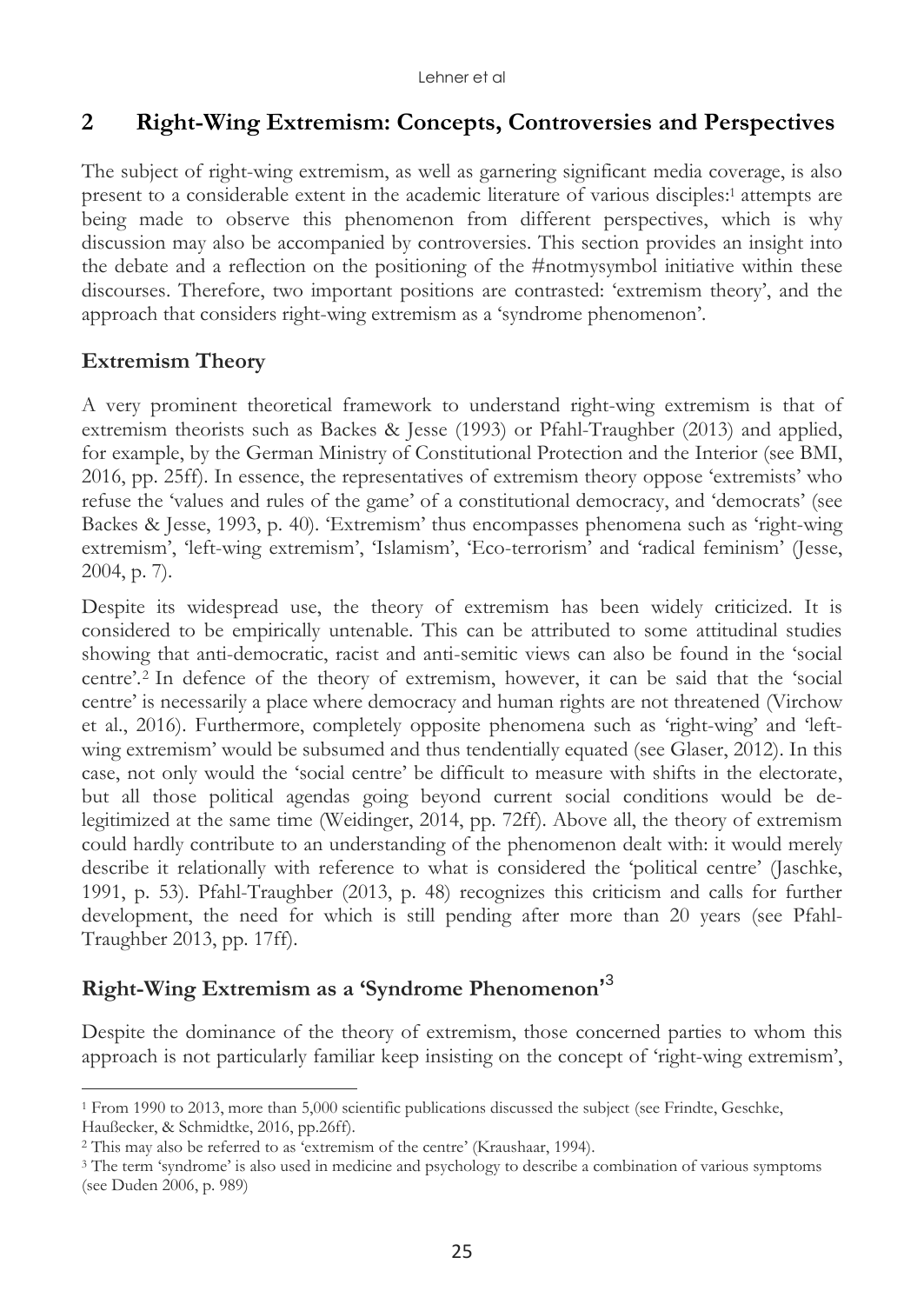trying to define the phenomenon based on its characteristics. Austrian contributors to research (e.g. Schiedel, 2014) base themselves on the conceptual understanding of Holzer (1994) (see Weidinger, 2014). 4

According to Holzer (1994), right-wing extremism is a 'syndrome phenomenon', understood as a bundle of inter-connected features (see Schiedel, 2014, p. 117), including:

- the principle of nature / naturalness / naturalization, which dismisses everything unwanted as 'unnatural'. In addition, social and global inequalities and their associated hierarchies are also legitimated by this principle (Holzer, 1994 pp. 34ff).
- 'Volk und Volksgemeinschaft' ('people and the people's community'), which attribute social groups with unchanging character traits, some of which are even super-ordinated to the individual (Holzer, 1994, pp. 35ff). Thus, pseudo-significance is gained by an individual through his or her obligation towards 'the totality of the people' (Bailer-Galanda, unknown year). It may be noted that these totalities are also linked to naturalized absolute spaces.
- Ethnocentrism and ethnopluralism: with this concept, a desire for a 'world-wide system of apartness' is expressed following the motto 'Germany to the Germans, Turkey to the Turks …'. This principle features the same integration and exclusionary functions as racism in the 1930s (see Holzer, 1994, p. 39; Bailer-Galanda, unknown year)
- Scapegoat function: groups such as 'strangers', but also academics or politicians within established parties, are blamed for misdeeds. This function becomes particularly important when some economically justified fears are projected onto enemy groups, allowing conspiracy theories to take the place of rational analyses (see Holzer, 1994, p. 53; Bailer-Galanda, unknown year).
- 'Nationalizing historiography': born from the view that the 'German people' would be superior, there is a tension between guilt about and glorification of the crimes committed in the name of this 'people' under the Nazi regime. The tension can be relieved through the trivialization or denial of these violent crimes (see Holzer, 1994, p. 55; Bailer-Galanda unknown year).

In summary, there are many counter-arguments to those of the theory of extremism – that is, the idea of a clearly definable 'right edge' on the one hand, and an idealized 'democratic centre' on the other. Last but not least, one might all too easily overlook the 'correspondences between the discourses of the extreme right and those of the political middle' (Virchow et al., 2016, p. 26).

The definition by Holzer also reveals that on the right-hand edge, spatially argued othering processes are strongly promoted. At the same time and in line with Lefebvre (1993) and Paasi (1986), the question may also be raised as to how the **corresponding social groups** symbolize their regionalization in public space. Flying a painted kite or painting the walls

 $\overline{a}$ <sup>4</sup> In the German debate about this approach, it is worth mentioning Jaschke (1994) and Holzer (1994), who are close to each other in their understanding of concepts. In the early 2000s, a definition of 'right-wing extremism' was developed by the 'consensus group' in order to make empirical investigations more comparable (see Kreis, 2007).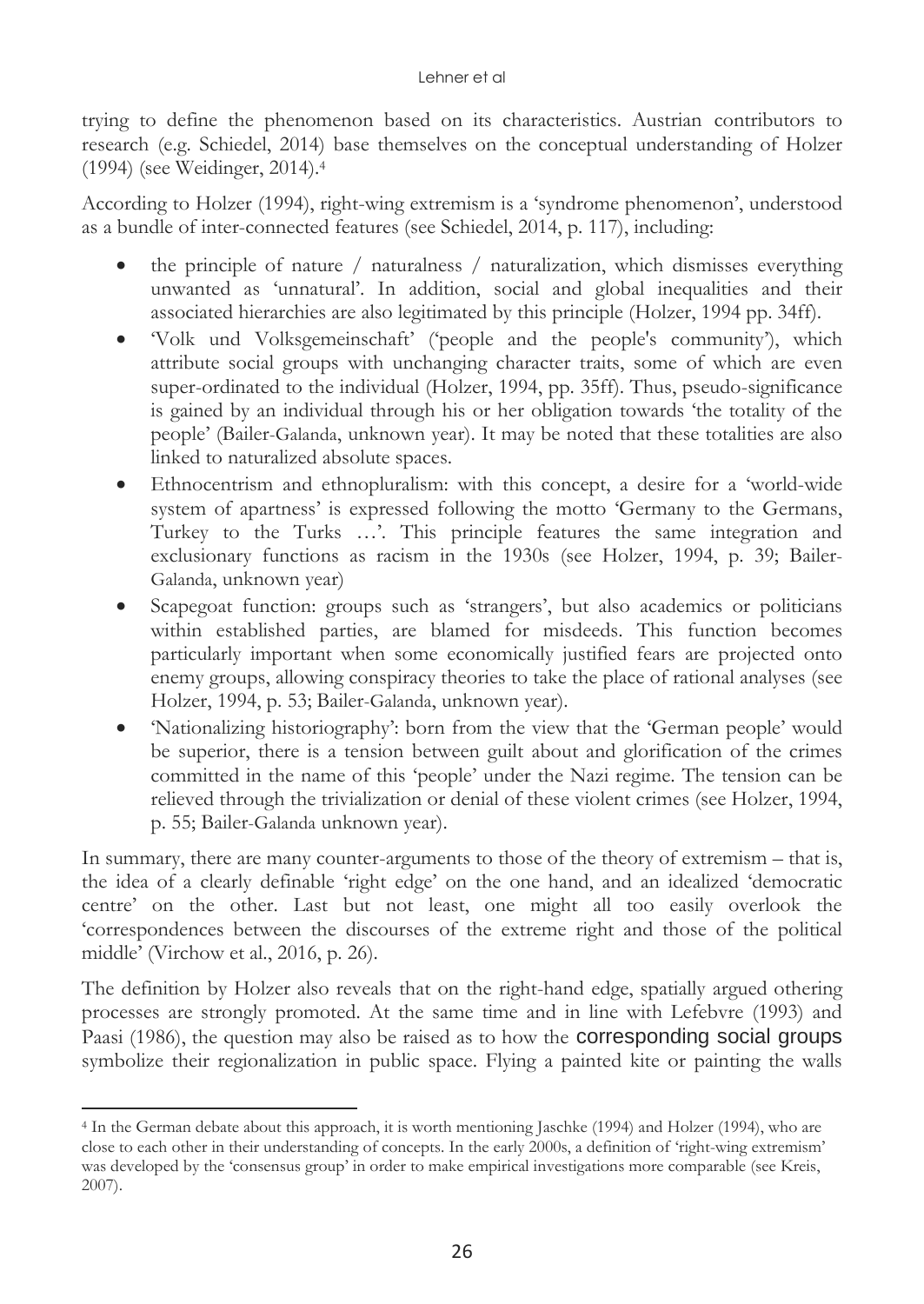with explicit symbols cannot be anything but that, even though many of these social markers have now been moved to a virtual space. 5

For reasons of operationalization, the #notmysymbol initiative is based on legal texts in the 'Aufruf' (*Call*) <sup>6</sup> and refers to 'prohibited national socialist symbols'. Although its conception is derived from the theory of extremism, in creating the title '#notmysymbol' the most open formulation possible was chosen in order to invite discussion and reflection on one's own political conception of 'right-wing extremism'.

# **3 Legal Basis**

In Austria,<sup>7</sup> the legal basis of the initiative is provided by two Acts: the Prohibition Act of 1947, as amended, and the Insignia Act of 1960, as amended. The Prohibition Act extensively regulates the treatment of individuals directly involved in the national socialist rule after World War II. This part of the legislation is largely irrelevant for our project. However,  $$1$  and  $$3$  of the Prohibition Act refer to bans and ranges of punishment which are relevant to the #notmysymbol project, namely the regulations dealing with the restoration of the NSDAP or its sub-organizations:

The NSDAP, its paramilitary groups (SS, SA, NSKK, NSFK), its subgroups and affiliated associations, as well as all National Socialist organizations and institutions in general have been dissolved and their re-establishment is forbidden.

(§1 Prohibition Act)

Anyone using printed works, radio or any other media to deny, grossly degrade, welcome, or justify publicly in a way accessible to many people the national socialist genocide or other national socialist crimes against humanity [will be punished with imprisonment of up to ten years, or up to 20 years for a particularly dangerous perpetrator ...].

(§3h Prohibition Act)

This provision includes the spread of national socialist symbols in public spaces. However, many court proceedings and sentences do not necessarily follow the Prohibition Act, but rather the related Insignia Act of 1960:

(1) Insignia, uniforms or parts of uniforms belonging to an organization prohibited in Austria are not allowed to be worn, displayed or disseminated in public. Emblems, symbols and markings shall also be considered as insignia.

 $\overline{a}$ <sup>5</sup> Examples of the preparation and deconstruction of virtual-spatial mappings are provided by [www.hoaxmap.org](http://www.hoaxmap.org/) (04/01/2016) and Fuchs (2016).

<sup>&</sup>lt;sup>6</sup> Publicly available at [http://bit.ly/notmysymbol.](http://bit.ly/notmysymbol)

<sup>7</sup> Here, the Austrian legal situation is presented. The German federal legal position with regards to national socialist symbols is stipulated in §86 of the Criminal Code (StGB), Propagation of Propaganda Means of Unconstitutional Organizations, and is very similar. The dissolution and liquidation of the NSDAP were regulated by the Control Council Act No. 2, the 'Dissolution and Liquidation of Nazi Organizations', of 10 October 1945 [\(http://www.verfassungen.de/de/de45-](http://www.verfassungen.de/de/de45-49/kr-gesetz2.htm)  $49/\text{kr-}\text{gesetz2.htm}$ .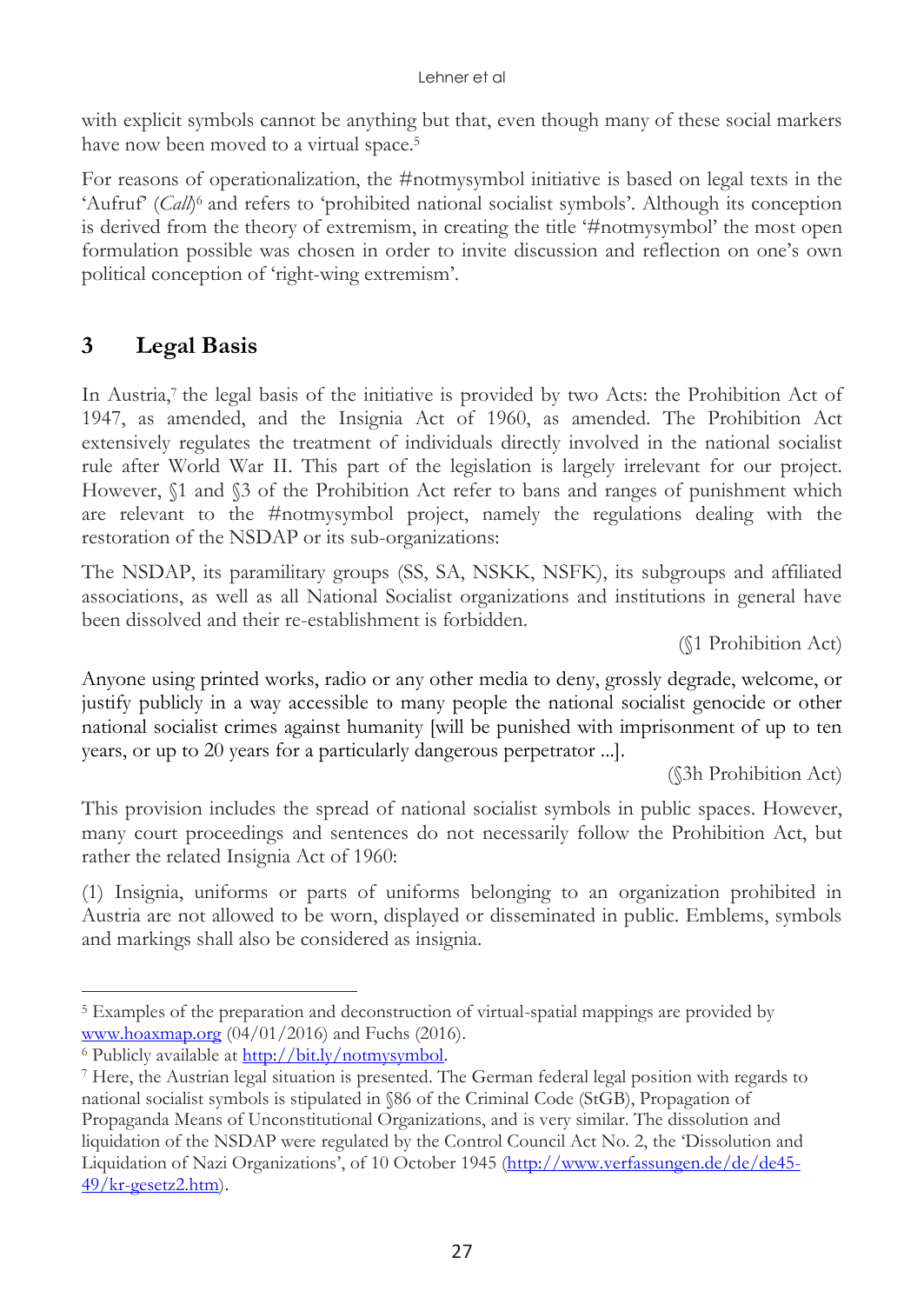(2) Because of their similarity or their obvious purpose, the prohibition stipulated in paragraph 1 also applies to insignia, uniforms and parts of uniforms used as substitutes for the badges, uniforms or parts of uniforms mentioned in paragraph 1.

(§1 Insignia Act, own translation)

Thus, §2 also allows for the detection of symbols to, in clear intent, 'artistically' alienate them. §2 of the Insignia Act regulates the exceptions related to representations, and exhibitions in which the insignia mentioned are not at the centre of the representation. It states:

(2) The prohibitions stipulated in §1 do not apply to other exhibitions if the exhibition and its purpose are clearly directed against the ideas of the relevant prohibited organization.

(§2 (2) Insignia Act, own translation)

This is precisely the stipulation that allows for the documentation of national socialist symbols in public spaces. In the case of #notmysymbol, the 'exhibition' can be considered virtual by virtue of the fact that the image databases are in the cloud; each individual image is documented with the #notmysymbol hashtag and a reference to a website (www.bit.ly/notmysymbol) which is clearly directed against national socialist ideas.

## **4 Pedagogical foundation and initiating #notmysymbol**

The launch of the #notmysymbol initiative took place during the 'Introduction to geography and economics education' course at the University of Salzburg in 2016. After an introduction to the initiative, students were given two tasks:

1. The students had to search the city for right-wing extremist symbols and document them via smartphone using Instagram and the hashtag #notmysymbol, with positioning services enabled in order also to document the location of the symbols found.

2. The students were presented with questions to provoke the expression of critical views concerning the project, of any problems encountered, or relating to the mapping strategies and potential interpretations of the symbols collected.

The theoretical framework for this initiative is rooted in three concepts of geography education and tries to answer questions such as how to visualize right-wing extremist production of space; how to raise public awareness; and how to teach and practise *critical spatial thinking* in relation to civic engagement in order to foster the formation of the political subject. The concepts 'Spatial Citizenship Education' (Gryl & Jekel 2012) and 'Activist Citizenship Education' (Gordon, Mitchell & Elwood 2016) provide an initial approach to these questions and therefore serve as the pedagogical basis for #notmysymbol. They emphasize the potential of GIS-based collaborative mapping processes to impart social concepts of space. One of these concepts goes back to Lefebvre (1993), who basically says that a social reality which does not correspond to a spatial reality will not endure (see Werlen, 2008, p. 63).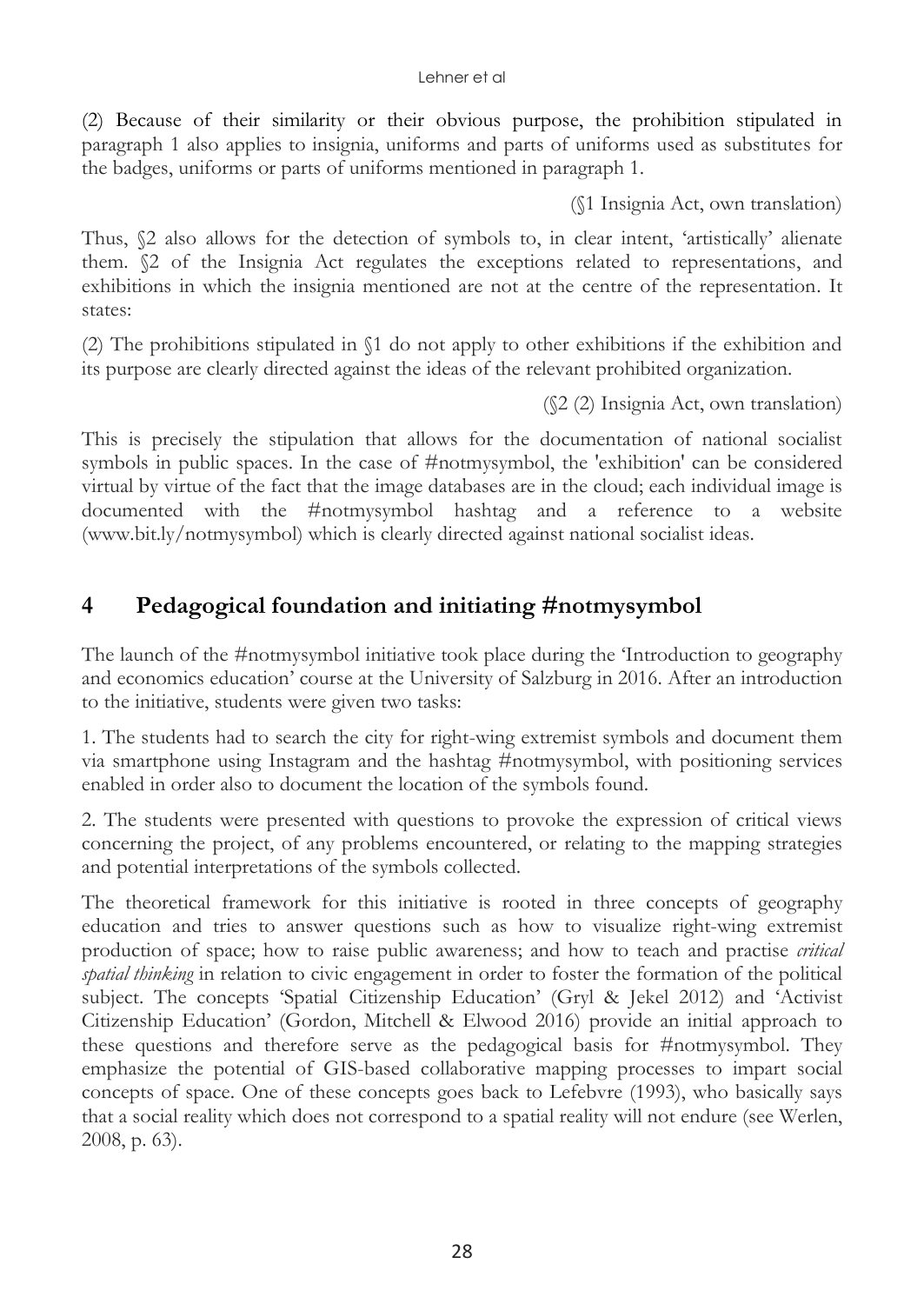During the collaborative mapping process, the students applied Lefebvre's (1993) concept of the production of space: via critical spatial thinking they identified 'spaces of representation' while searching for right-wing extremist productions of space in the city of Salzburg. The students were quite often surprised by the diversity of the symbols, or 'spaces of representation', which they found, as the following comment shows:

*I was quite impressed by the diversity of impressions I faced on my daily way to the university. I found graffiti, which were hardly decodable, and stickers of bands and football teams with political statements.*

(comment of a student, female; own translation)

But Spatial Citizenship Education (Gryl & Jekel, 2012) and Activist Citizenship Education (Gordon, Mitchell & Elwood, 2016) try to go beyond a simple collaborative mapping exercise by encouraging *critical* spatial thinking. Therefore, the mapping process needs to be complemented by *reflexivity* (Gryl & Jekel, 2012; Gordon, Mitchell & Elwood, 2016).

One concept that can help to encourage reflexivity is the 'paradigm of traces' of Gerhard Hard (1995). He claims that a subject matter should be interpreted or read as a trace of or as evidence for something else (Hard, 1995, p. 33) – in our case, a piece of graffiti as a 'space of representation' (Lefebvre, 1993) for political ideas. Beyond that, Hard (1995) shows how the interpretation of 'traces' is a process of de- and reconstruction.<sup>8</sup> An example of this process could be the interpretation of the images in Figures 2 and 3.



**Figure 2:** jo\_anha Makartsteg; #notmysymbol; https://www.instagram.com/p/BNrOfBpa9o5/ (access: 2017-01-31)

 $\overline{a}$ 



**Figure 3:** swagstudent Mirabellgarten; #notmysymbol #unisalzburg #newproject #university #joinus #forbiddencharacter #salzburg <https://www.instagram.com/p/BNuksW4Dnn3/> (access: 2017-01-31)

<sup>8</sup> Based on the thoughts of Hard (1989, S. 41), we developed a set of questions for the interpretation of traces, with the application in pedagogics in mind.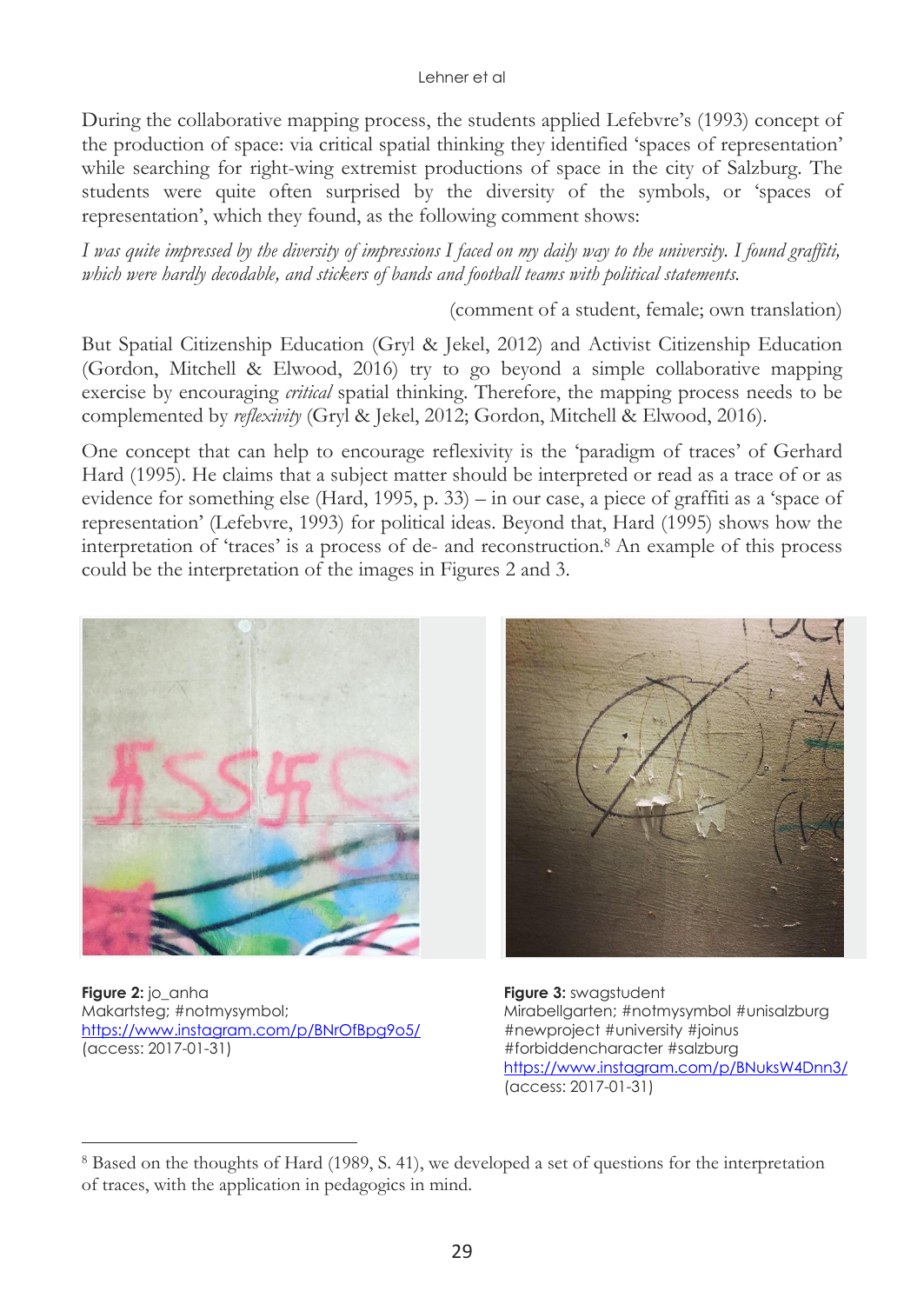In both images we see a swastika, but in Figure 3 the swastika is changed so that it looks like a symbol drawn by anarchists, who, in general, mobilize against right-wing extremist ideology and symbols. The intentions of the two symbols may be completely opposite to each other, but without knowing the original intention, all we can do is interpret the images as 'traces'. It is important to search for at least one other hypothesis and look for evidence supporting all hypotheses (Hard, 1995, p. 62; Kanwischer, 2015).

The process of reflexivity is quite demanding. We can see this in several comments from students. In several cases, they were insecure about whether a symbol was created with the intention of a right-wing extremist production of space or as a protest against it, for example:

*I found a devil, who was performing a Hitler salute, which is definitely a matter of the Prohibition Act. I also found writings which displayed the word 'Nazi'. I wasn't quite sure whether the word was already forbidden, so I researched the prohibited national socialist symbols.*

(comment of a student, male; own translation)

Gordon, Mitchell & Elwood (2016) have shown that critical spatial thinking can even foster civic engagement. An initial indication of this can be found in the following comment, where a student claims to have become more sensitized to right-wing extremist symbols in public space:

*It was quite a positive experience for me. The process of searching for such symbols broadened my horizon and I think that I will now walk the city with eyes open. If I find national-socialist symbols in the future, I will definitely report them to the authorities.*

(comment of a student, male; own translation)

### **5 Linking pedagogical foundation and technical implementation**

The following points formed the basis of the implementation. (1) The inquiry to identify existing symbols with photos should be based on crowdsourcing principles and therefore allow open, participatory collaboration. (2) The photos collected should be georeferenced to enable a cartographic visualization of all identified items. (3) Due to the sensitive nature of the topic, storage of the illegal symbols on university servers should be avoided. Given these requirements, it soon became evident that the use of a combination of technologies was desirable – i.e. a combination of social media, existing online services, cloud platforms and cloud applications, which allow for the required openness but which in addition – due to their terms of operation – are subject to national law principles.

Instagram was chosen as the social media platform to collect and publish the symbols found in public spaces. Anybody who wants to participate in the initiative can do so by: (1) photographing the symbol in situ using an ordinary smartphone, with the geo-tagging function in the camera's apps enabled, and (2) publicly posting the photo in combination with the hashtag '#notmysymbol' and a clearly stated comment of disagreement. This has at least three advantages. (1) Immediately after a photo is posted, it is visible and available to a broad community. A 'realtime' collection of all posted symbols can be accessed via the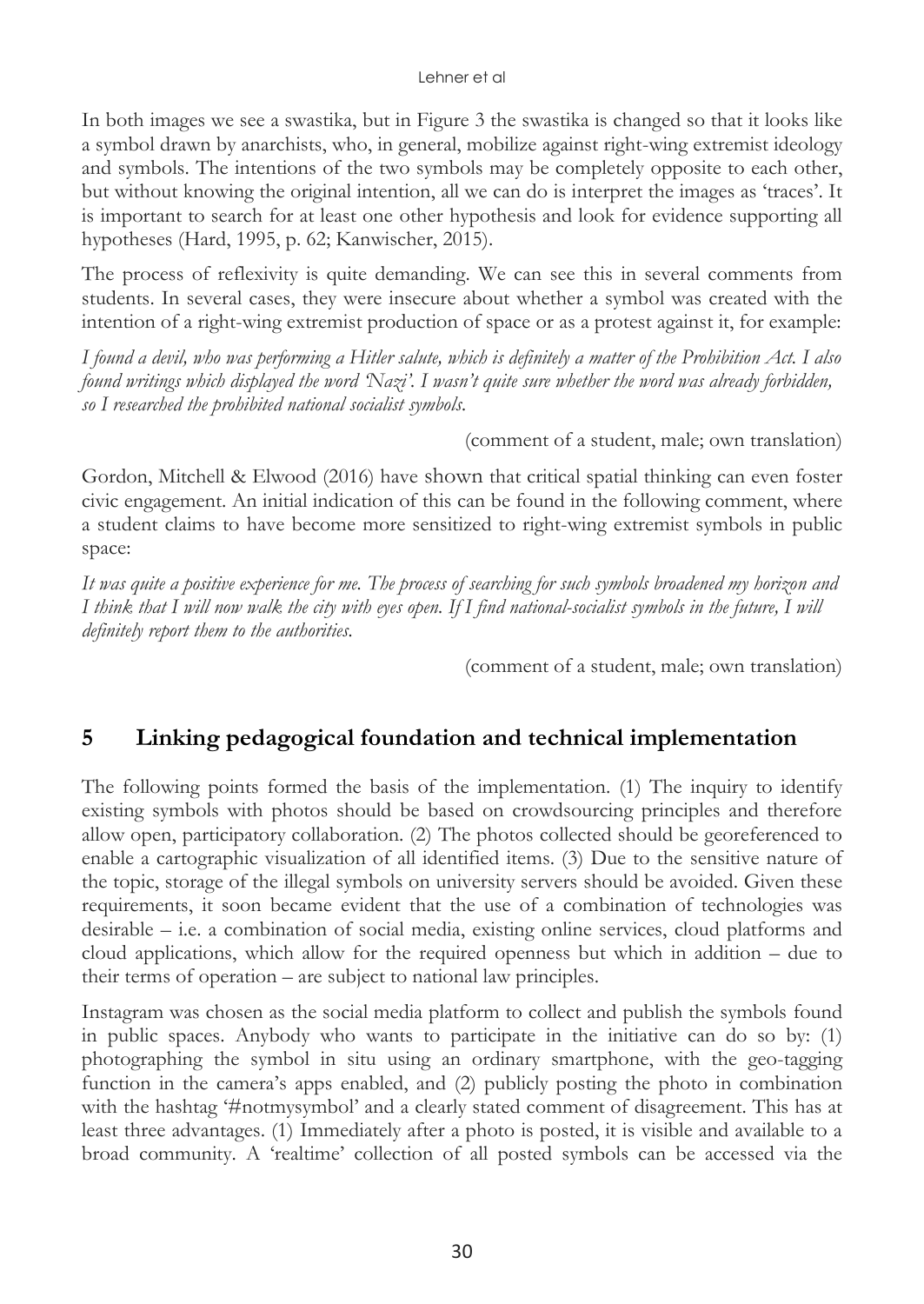Instagram integrated hashtag inquiry. <sup>9</sup> (2) Instagram uses background geotags to add a location to every photo posted. This facilitates the geovisualization of all posts. (3) Instagram itself is a well-known and commonly used social media platform and so can serve as a multiplier for the initiative.

Additionally, it is possible to access specific Instagram posts through various filters (in this case the hashtag #notmysymbol) and to geovisualize them in realtime via the *ESRI GeoEvent Processing* extension<sup>10</sup> using the geo-tags of the posts. The images can be visualized in an ArcGIS Online webmap and can later be embedded in a specifically designed storymap<sup>11</sup> showing the overall results of the initiative.

Using this approach, it is possible to address and transfer this topic into various post- )secondary educational settings, using the pedagogic foundations described in section 4. Teachers can participate in the initiative, using it in their lessons without the need to prepare the background infrastructure: in line with the three competence domains addressed in the 'Spatial Citizenship' approach (Gryl & Jekel, 2012), the lesson(s) can focus on the collection of symbols using everyday *technology*, *reflection* on the inquiry itself and the emergence of the symbols, and the *communication* of the traces discovered, including via cartographic visualization (see Figure 4 for an overview).



**Figure 4:** The structure of the #notmysymbol initiative. Source: authors' own graphic.

 $\overline{a}$ 

<sup>9</sup> <https://www.instagram.com/explore/tags/notmysymbol>

<sup>10</sup> <http://www.esri.com/arcgis/products/geoevent-server>

<sup>11</sup> <https://storymaps.arcgis.com/>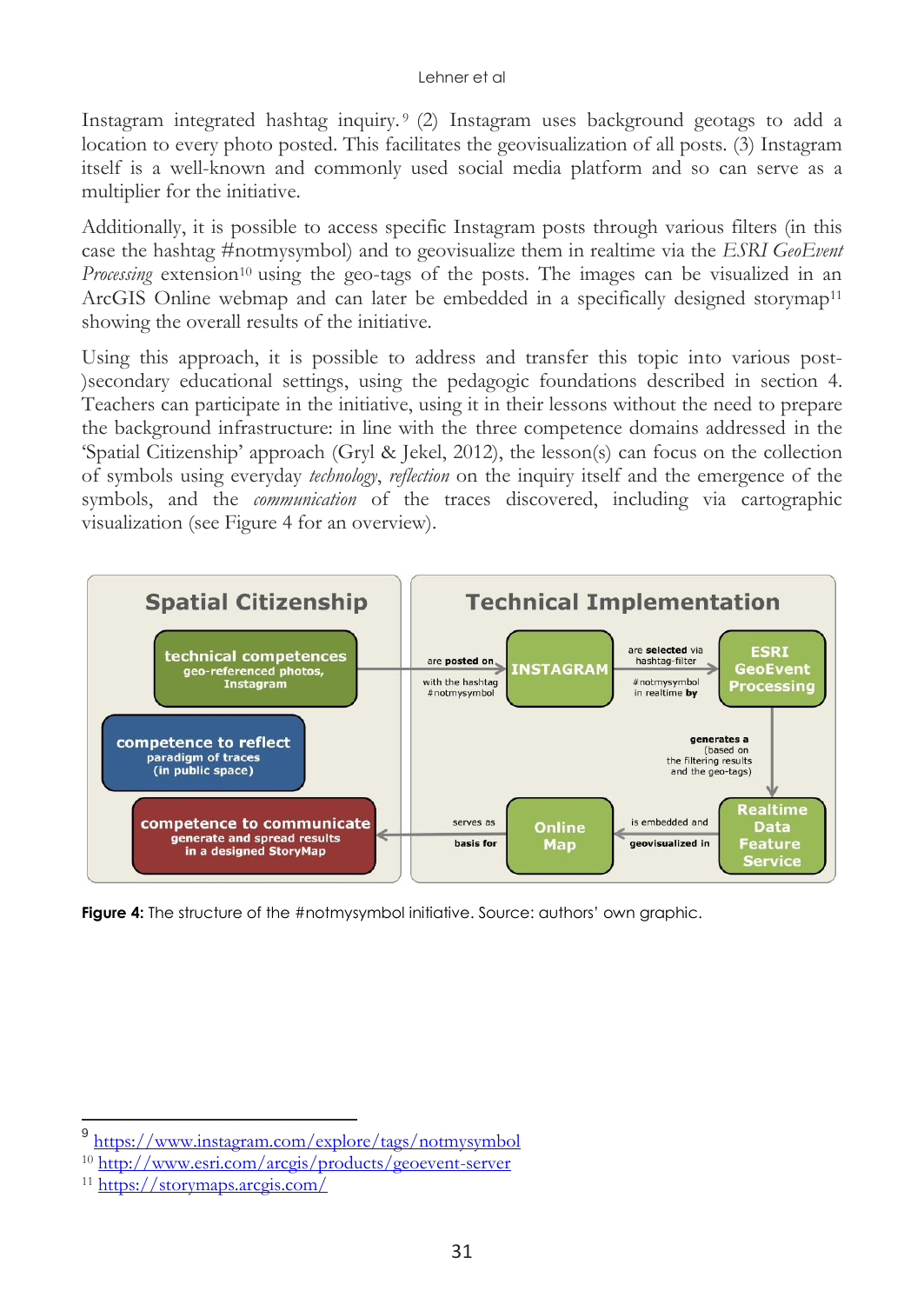## **6 Discussion and Conclusion**

The design of the initiative #notmysymbol has great potential to foster critical spatial thinking in relation to civic engagement, as we illustrated with the comments from students in section 4. Overall, we think that the design, with its roots in concepts like Spatial Citizenship Education (Gryl & Jekel, 2012) and Activist Citizenship Education (Gordon, Mitchell & Elwood, 2016), is transferable to topics other than right-wing extremism, without decreasing the potential of the formation of the political subject.

The design of the initiative would have had even more critical and emancipatory potential if it had not focused so strictly on 'prohibited national socialist symbols'. <sup>12</sup> Because they are not prohibited by law, this led to the initiative being blind to slogans such as 'foreigners out!' which are further evidence for extreme right-wing ideology within the paradigm of Rightwing Extremism as a Syndrome Phenomenon'. This critique was formulated by participating students themselves. If the project had been more oriented to the features of right-wing extremism generally as shown by Holzer (1994), the reflexivity process would have been more oriented towards reflexions on one's own political concept of 'right-wing extremism', rather than towards deciding whether a specific expression was forbidden or not. Future implementations will aim to take these considerations into account.

Another challenge was the collection of extreme right-wing symbols and how to 'exhibit' them in such a way as to demonstrate the strongest possible opposition to this ideology. We faced the reasonable argument that we would be duplicating the messages of the symbols through the collection process itself and especially through their 'exhibition' via Instagram. In shaping the '#notmysymbol' hashtag, with its inherent personal opposition ('not my') to the symbols, we thought to address this challenge. Nevertheless, we understand the argument. It is a strange experience to face a collection of swastikas and other symbols of this nature, even if this is a result of an initiative against the ideology. For future projects, we will consider the technical possibilities of disfiguring the collected symbols with watermarks.

The experience we gained through this project suggests that it would be possible to derive further research projects from the initiative. The contribution to the formation of the political subject offered by collaborative mapping could serve as the focus of interest for future initiatives or research plans. One of these research plans could clearly link into the virtual landscapes of right-wing extremism in social media, and their spatialities, as the rightwing scene is increasingly changing its focus from public spaces to semi-public virtual spaces.

 $\overline{a}$ 

<sup>&</sup>lt;sup>12</sup> It was deemed necessary in a first implementation, due to reasons of operationalization of the mapping process.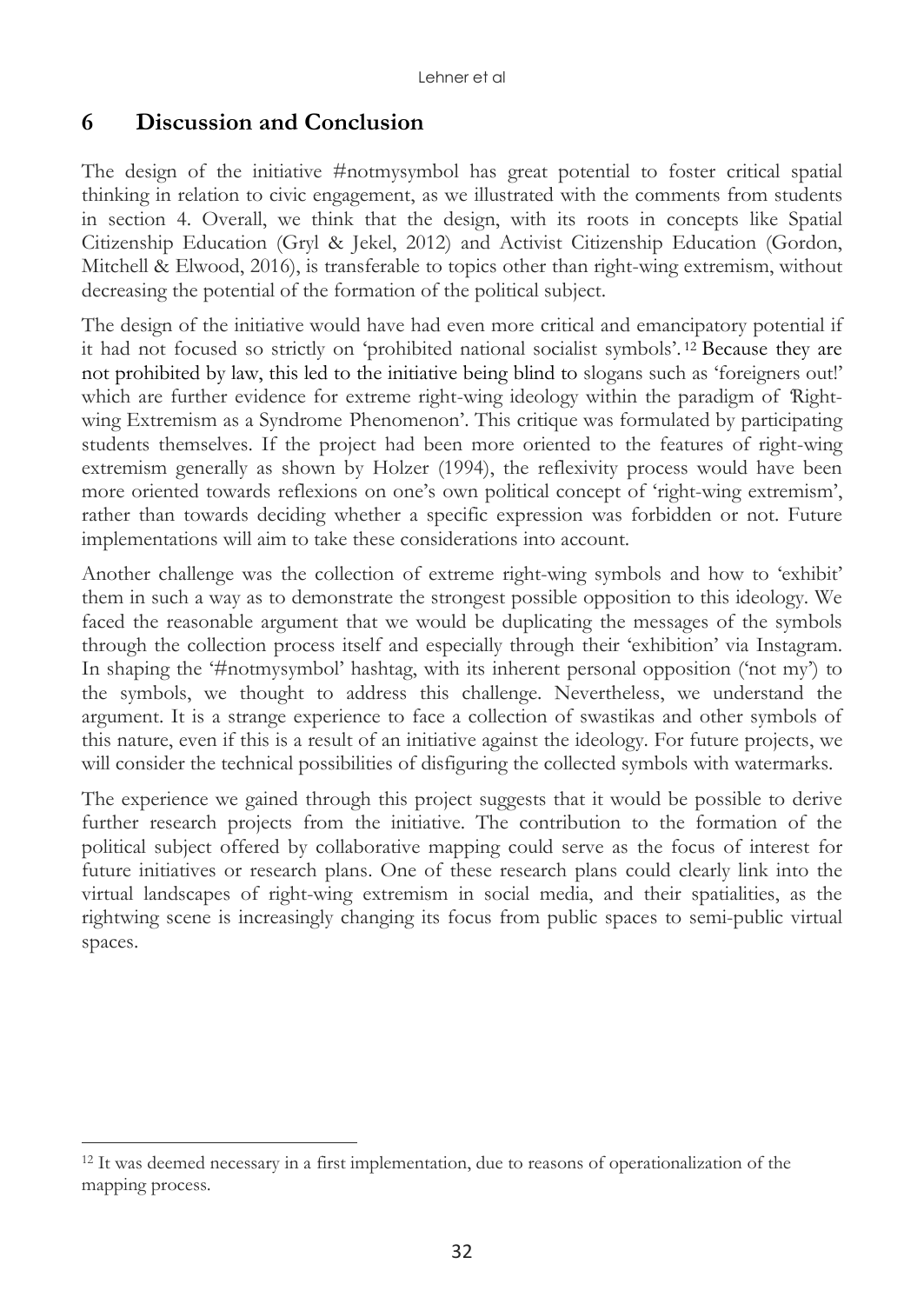### **Acknowledgements**

We would like to thank all the students who contributed to the collecting and mapping processes. We are also grateful to Manfred Mittlböck, Bernhard Vockner & Caroline Atzl (iSpace) as well as Claudia Schmidt (University of Salzburg) for their technical advice; to Andreas Peham (DÖW) and Jakob Hubauer (legal department University of Salzburg), and the Office for the Protection of the Constitution (Salzburg department) for their legal advice; and to the countless people with whom we discussed our work for their help and constructive criticism.

# **References**

Abzeichengesetz 1960 (Österreich) idF von 2012. BGBl. I Nr. 113/2012.

- Backes, U., & Jesse, E. (1993). Politischer Extremismus in der Bundesrepublik Deutschland.
- Bailer-Galanda, Brigitte (o.J). Zum Begriff des Rechtsextremismus.
- http://www.doew.at/erkennen/rechtsextremismus/rechtsextreme-organisationen/zum-begriffdes-rechtsextremismus (Zugriff: 2017-01-03)
- BMI Bundesministerium des Inneren (2016). Verfassungsschutzbericht 2015.
- <https://www.verfassungsschutz.de/embed/vsbericht-2015.pdf> (28.12.2016)
- Brauckmann, S. (2015). 'How Do You Wish to Remember?' Youth Participation and
- Culture of Remembrance Using Geo-Information. GI\_Forum, 1, 251-260
- BMBF Bundesministerium für Bildung und Frauen (2015), Unterrichtsprinzip Politische Bildung, Grundsatzerlass. [https://www.bmb.gv.at/ministerium/rs/2015\\_12.pdf?5l5357](https://www.bmb.gv.at/ministerium/rs/2015_12.pdf?5l5357) (28.12.2016)
- Carlos, V. & I. Gryl (2013): Where do Critical Thinking and Spatial Citizenship meet? Proposing a framework of intersections. In: Jekel, T., A. Car, J. Strobl & G. Griesebner (eds.): GI\_Forum 2013. Creating the GISociety. Berlin: Wichmann, 437–446.
- Deninger, D. (1999). Spurensuche: Auf der Suche nach neuen Perspektiven in der Geographie- und Wirtschaftsdidaktik. In Vielhaber, C. (Ed.), *Geographiedidaktik kreuz und quer. Vom Vermittlungsinteresse bis zum Methodenstreit – Von der Spurensuche bis zum Raumverzicht*. Vienna: Universität Wien Institut für Geographie und Regionalforschung, pp. 107-184
- Der Standard (5.11.2016), Salzburg: Männer lassen Drachen mit Nazisymbolen steigen. Verfügbar: [http://derstandard.at/2000047008982/Salzburg-Maenner-liessen-Drachen-mit-NS-Symbolen](http://dersta/)[steigen](http://dersta/) (21.12.2016)
- Dokumentationsarchiv des österreichischen Widerstandes (2016), Digital Memory
- Taking the DÖW Archive to the Streets. Verfügbar: http://www.doew.at/erforschen/projekte/datenbankprojekte/digital-memory (10.1.2017)
- Elwood, S. and Mitchell, K.(2013). Another Politics is Possible: Neogeographies, Visual Spatial Tactics and Political Formation. *Cartographica (*48)4, 275-292
- erinnern.at (o.J.),<http://www.erinnern.at/bundeslaender/oesterreich> (10.1.2017)
- Frindte, W., Geschke, D., Haußecker, N., & Schmidtke, F. (2016). Rechtsextremismus und ›Nationalsozialistischer Untergrund‹. Interdisziplinäre Debatten, Befunde und Bilanzen. (W. Frindte, D. Geschke, N. Haußecker, & F. Schmidtke, Eds.). Wiesbaden: Verlag für Sozialwissenschaften.
- Fuchs, C. (2016). Rassismus, Nationalismus und Rechtsextremismus online: Die österreichische Präsidentschaftswahl 2016 auf Facebook. Momentum Quarterly - Zeitschrift Für Sozialen Fortschritt, 5(3), 172–196.
- Glaser, M. (2012). ›Rechtsextremismus‹ eine Begriffsdiskussion. Berlin: Kontaktstelle BIKnetz -- Präventionsnetz gegen Rechtsextremismus.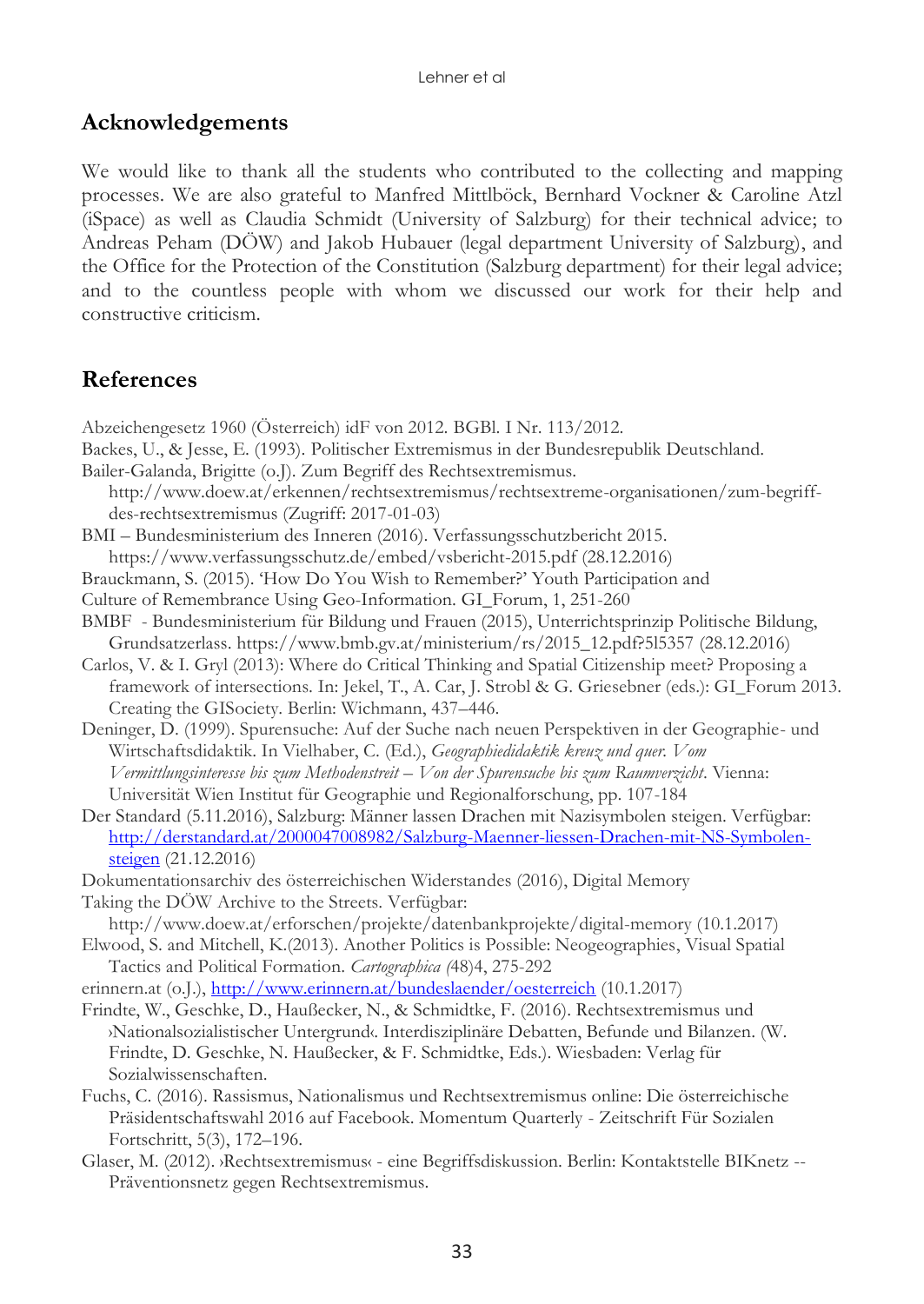- Glaser, S. (2016). Multimedialer Hass Medienpädagogische Workshops zur Auseinandersetzung mit Rechtsextremismus im Web. In: S. Braun et al. (Hrsg.), *Strategien der extremen Rechten*. Wiesbaden: Springer Verlag, 631-638
- Gordon, E., Elwood, S. and Mitchell, K. 2016. Critical Spatial Learning: Participatory Mapping, Spatial Histories, and Youth Civic Engagement. *Children's Geographies, 558-572* doi: 10.1080/14733285.2015.1136736
- Griffin, R. (1991). The Nature of Fascism. New York: St. Martin's Press.
- Gruenewald, D.A. (2003), The Best of Both Worlds: A Critical Pedagogy of Place. Educational Researcher, 32, 4, 3-12.
- Gryl, I. & Jekel, T. (2012), Re-centering GI in secondary education. Towards a spatial citizenship approach. In: Cartographica 47,1, 18-28.
- Hard, G. (1995): Spuren und Spurenleser. Zur Theorie und Ästhetik des Spurenlesens in der Vegetation und anderswo. Osnabrück. Osnabrücker Studien zur Geographie, Bd. 16.
- Harvey, F. (2013), A new Age of Discovery: The Post-GIS-Era. In: GI\_Forum, 1, 272-281.
- Hintermann, C. & Pichler, H. (2015), Gendered Spaces in the City: Critical Topography in Geography Education. In: GI\_Forum, 3, 287-298.
- Holzer, W. (1994). Rechtsextremismus. Konturen, Definitionsmerkmale und Erklärungsansätze. In Dokumentationsarchiv des österreichischen Widerstandes (Ed.), Handbuch des österreichischen Rechtsextremismus (pp. 12–96). Wien.
- Jaschke, H.-G. (1991). Streitbare Demokratie und innere Sicherheit. Opladen: Westdeutscher Verlag.
- Jaschke, H.-G. (1994). Rechtsextremismus und Fremdenfeindlichkeit. Opladen. Westdeutscher Verlag.
- Jekel, T., Gryl, I. & Schulze U. (2015), Education for Spatial Citizenship. In: Muniz-Solari, O., Demirci, A. & van der Schee, J., Geospatial Technologies and Geography Education in a Changing World. Tokyo: Springer, 35-49.
- Jekel, T., Gryl, I., Oberrauch, A. (2015): Education für Spatial Citizenship: Versuch einer Einordnung. In: GW-Unterricht 137 (1), 5-13.
- Jesse, E. (2004). Formen des politischen Extremismus. In BMI (Ed.), Extremismus in Deutschland (pp. 7–25).
- Kanwischer, D. (2015) Spuren lesen und geographische Bildung. Didaktische Anmerkungen zu Gerhard Hard 1995: Spuren und Spurenleser. Zur Theorie und Ästhetik des Spurenlesens in der Vegetation und anderswo. geographische revue, 16, 1, 79-89
- Kraushaar, W. (1994). Extremismus der Mitte. In H.-M. Lohmann (Ed.), *Extremismus der Mitte : Vom rechten Verständnis deutscher Nation*. Frankfurt a.M.: Fischer, pp. 23–50
- Kreis, J. (2007). Zur Messung von rechtsextremer Einstellung: Probleme und Kontroversen am Beispiel zweier Studien. Berlin: Otto-Stammer-Zentrum.
- Marsh, M, Golledge, R. & Battersby S.E. (2008), Geospatial Concept Understanding and Recognition in G6–College Students: A Preliminary Argument for Minimal GIS. In: Annals of the Association of American Geographers, 97, 4, 696-712.
- Peham, A. (2016). Rechtsextremismus als politische und pädagogische Herausforderung. Verfügbar: [http://www.doew.at/neues/andreas-peham-rechtsextremismus-als-politische-und-paedagogische](http://www.doew.at/neues/andreas-peham-rechtsextremismus-als-politische-und-paedagogische-herausforderung)[herausforderung](http://www.doew.at/neues/andreas-peham-rechtsextremismus-als-politische-und-paedagogische-herausforderung) (10.1.2017)
- Pfahl-Traughber, A. (2013). *Jahrbuch für Extremismus- und Terrorismusforschung* 2013.
- Pfahl-Traughber, A. (2013). Kritik der Kritik der Extremismustheorie. Eine Auseinandersetzung mit einschlägigen Vorwürfen. In Pfahl-Traughber, A. (ed.). *Jahrbuch für Extremismus- und Terrorismusforschung 2013*, Brühl: Fachhochschule des Bundes für öffentliche Verwaltung, pp. 31–56
- Pokraka, J., Gryl, I,, Schulze, U., Kanwischer, D. & Jekel, T. (2017 in print), Promoting Learning and teaching with geospatial technologies using the *Spatial Citizenship* approach. In: Leite, L., Dourado, L., Afonso, A., and Morgado, S. 2017 (eds.), Contextualizing Teaching to Improving Learning: The case of Science and Geography
- Pokraka, J.; Könen, D., Gryl, I. & Jekel., T. (2016) Raum und Gesellschaft : Spatial Citizenship als